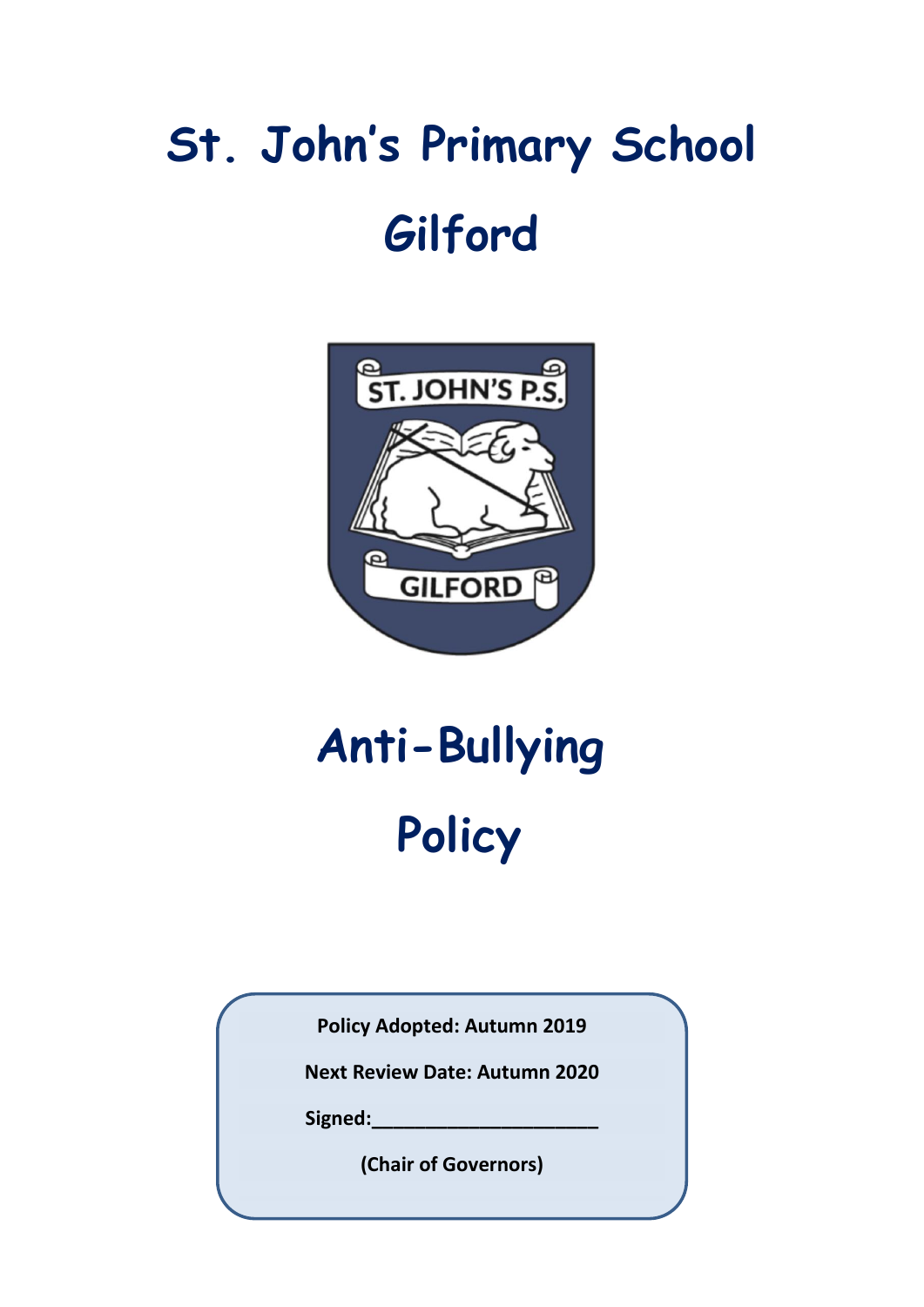#### **Introduction**

In St John's Primary School, Gilford we actively promote positive relationships between all members of the school community.

We acknowledge that:

*"Children have the right to be protected from all forms of violence (physical and mental). They must be kept from harm and they must be given proper care by those looking after them."*

(Article 19 United Nations Convention on the Rights of the Child, 1992)

Thus;

- $\blacksquare$  We believe that all pupils have a right to learn free from intimidation and fear
- $\blacksquare$  We recognise that the needs of the child who has been bullied are paramount
- We make clear that we will not tolerate bullying behaviour
- $\blacksquare$  We will take seriously all reported incidents of bullying behaviour and we will

thoroughly investigate such incidents

Our policy on bullying aims to produce a consistent school response to any bullying incidents that may occur and is supported by other school policies on child protection, pastoral care, special needs, positive behaviour and e-safety.

## Bullying behaviour can be defined as:

*"an act of aggression causing embarrassment, pain or discomfort to someone. It can take a number of forms: physical, verbal, making gestures, extortion and exclusion. It is an abuse of power. It can be planned and organised, or it may be unintentional. It may be perpetrated by individuals or by a group of pupils. It can be defined as deliberately hurtful behaviour, repeated over time, where it may be difficult for the victim to defend him or herself."* (DENI, 1999, p41)

In St John's Primary School, after consultation, we believe bullying behaviour to be persistent action carried out by one or more individuals with the deliberate intention of hurting another individual either physically, verbally or emotionally. This type of behaviour is unacceptable and will not be tolerated in St John's.

## **Our school's view on bullying**

All forms of bullying are harmful to the child. The following behaviour may be considered as constituting bullying:

- **Physical attacks:** Fighting, tripping up, hitting, kicking, punching, destroying clothing
- Verbal abuse:

Name calling, making fun of, threatening statements, telling lies about someone, mimicking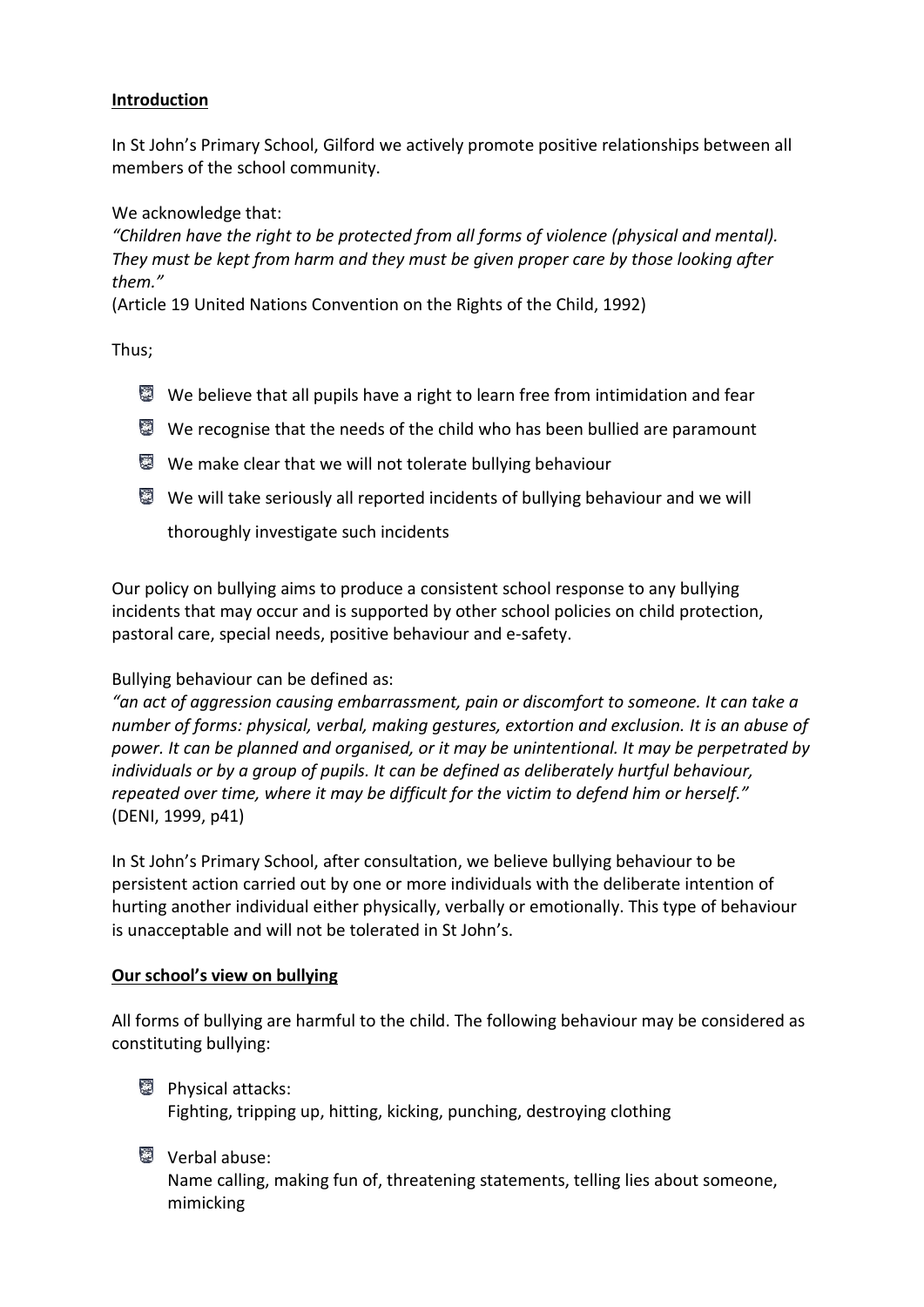**Looks:** Threatening looks implying, "I'll get you……"

Exclusion: Engineering a situation so that a pupil(s) is/are isolated

图 Extortion: Demanding money, goods etc under pain of threat

Cyber: Misuse of technology, including computers, social networking sites, mobile phones

*Please note, this is not an exhaustive list.*

In St John's Primary School, we aim:

- $\blacksquare$  To create a caring environment where pupils feel safe, secure and listened to and where each pupil can develop his/her full potential.
- $\Box$  To raise pupil's awareness of bullying and how to deal with it.
- $\blacksquare$  To develop strategies to deal with all aspects of bullying.
- $\blacksquare$  To deal with bullying incidents quickly and effectively.

The cooperation of teachers, parents, pupils and non-teaching staff in the implementation of this policy is vital to ensure our school is a happy place for everyone, where bullying will not be tolerated.

This policy aims to produce a consistent school response to any bullying incidents that may occur.

The aim of this policy is to ensure all those connected with the school are aware of our opposition to bullying and we make clear each person's responsibilities with regard to trying to eradicate bullying in our school.

The staff of the school are vigilant at all times to the possibility of bullying occurring and will take immediate steps to stop it happening, to protect and reassure the child who has been bullied and to discipline you may wish to think about this word the child who displayed bullying behaviour.

A pupil that is being bullied in school may exhibit behavioural, physical and/or emotional changes. Therefore, we believe it is important to look out for changes in the behavioural patterns of our pupils in order to keep them safe and secure. We aim to raise pupils' awareness of bullying and how to deal with it, to develop strategies to deal with all aspects of bullying and to deal with bullying incidents quickly and effectively.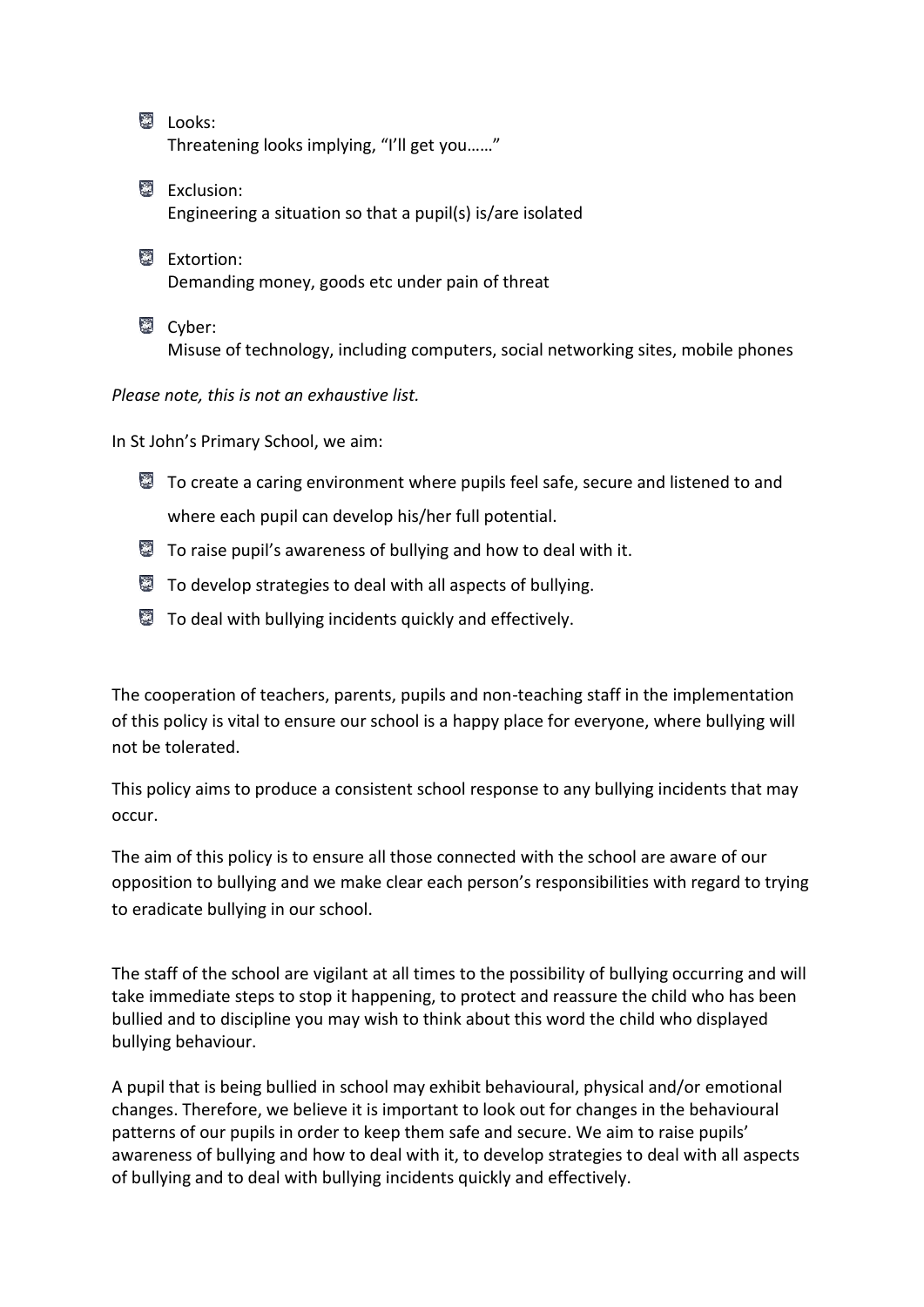Our school is a community made up of different people each of whom have a particular entitlement. These entitlements have associated with them particular responsibilities. We aim to make all those connected with St John's aware of our opposition to bullying.

# **Pupils:**

*Pupils are entitled* to be educated in an environment that is safe and caring, which provides challenges and is non-threatening and which shows an awareness of individual needs.

In turn, *pupils have a responsibility* to treat all other pupils, teachers and other staff with respect, to behave properly at all times during the day, to follow the rules of the school, to refuse to engage in any bullying behaviour and to report any incidence of bullying behaviour.

# **Parents:**

*Parents are entitled* to expect that their child will be educated in an atmosphere which is safe and caring, that the school will take all reasonable steps to prevent bullying occurring and that any bullying incident which is reported will be investigated according to the school's guidelines.

In turn, *parents have a responsibility* to actively encourage their child to become a positive member of the school community by ensuring that their child respects and co-operates with teachers, ancillary staff and other pupils, that their child upholds the rules of the school, that they support all aspects of the school ethos and that they contact the school to report concerns over bullying behaviour.

# **Staff (Teaching and Non-Teaching):**

*All staff* have the right to work in a positive environment where there is respect and fairness at all times, where there is co-operation from pupils and parents, where equal treatment for all staff and pupils pertains and where pupils are truthful and honest. They have the right to advice and support from the Department of Education (statutory guidance), from CCMS and from the Education Authority.

In turn, *staff have a responsibility* to ensure that the children under their care feel secure, are treated impartially, that the best qualities of pupils are fostered and that the rules of the school are implemented consistently, fairly and reasonably.

## **Principal:**

*The Principal* has the right to work in a positive environment where there is respect and fairness at all times and where there is co-operation from pupils, parents and staff (teaching and non-teaching).

The Principal has the right to advice, guidance and support from the Board of Governors, the Department of Education (statutory guidance), from CCMS and from the Education Authority.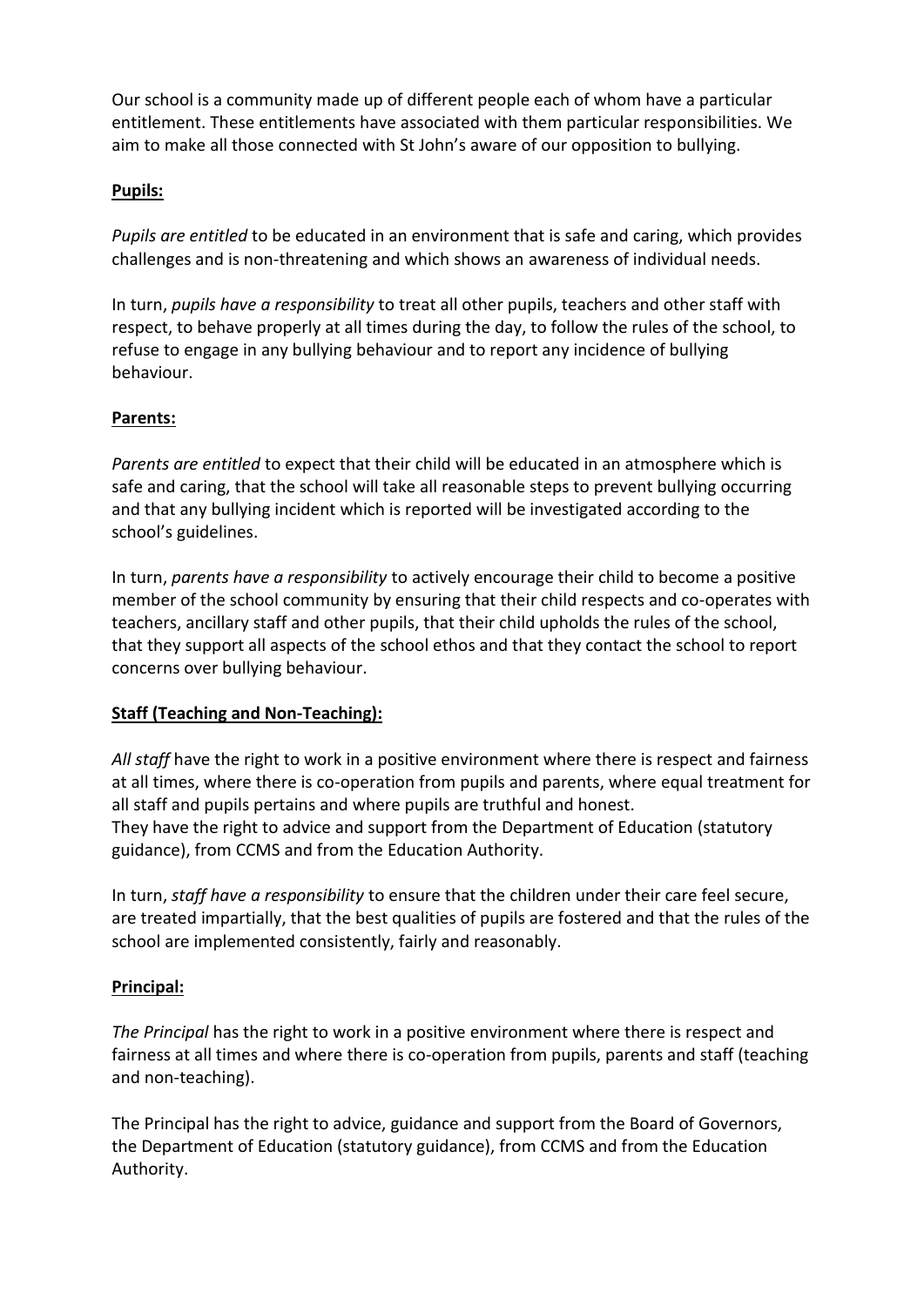In turn, *the Principal has the responsibility* to implement the school's anti-bullying strategy and to ensure that all staff, both teaching and non-teaching, are aware of the school policy and how to deal with incidents of bullying. The principal reports to the Board of Governors about the effectiveness of the anti-bullying policy at each governors' meeting.

The Principal sets the climate of mutual support and praise for success, so making bullying less likely. When children feel they are important and belong to a friendly, welcoming and listening school, bullying is far less likely to be a part of their behaviour.

## **Governors:**

The Board of Governors supports the principal in all attempts to eliminate bullying from our school. This policy statement makes it very clear that the Board of Governors does not condone bullying of any form and that any incidents of bullying that do occur are taken seriously and dealt with appropriately.

*Mention the Record book and reporting to Governors?*

## **Measures taken by our school to prevent bullying behaviour**

In order to prevent/minimise the opportunities for bullying behaviour we seek to develop a caring, supportive ethos within our school. We create a purposeful working environment to promote effective learning and teaching.

We develop the confidence and self-esteem of our pupils through our curricular, extracurricular and after school activities and our participation in the Shared Education programme. We have a number of curricular initiatives in place which promote pupils' consideration and respect for others, enhance their self-respect, confidence and self-esteem and which help them to develop their protection skills.

Some examples of what we do:

- Choir, football (Gaelic and Soccer), Irish dancing, creative crafts, Paired Reading, Grandparents' Programme
- Shared Education activities
- **Participation in festivals, competitions and community events**
- Children engage in "Circle Time"
- We have awards for Star of the Month and Attendance
- Our assemblies frequently discuss and focus on 'inclusion'
- Our RE programme promotes respect for others
- Information posters
- Participation in Anti-Bullying Week activities each November
- School Council
- **PDMU** curriculum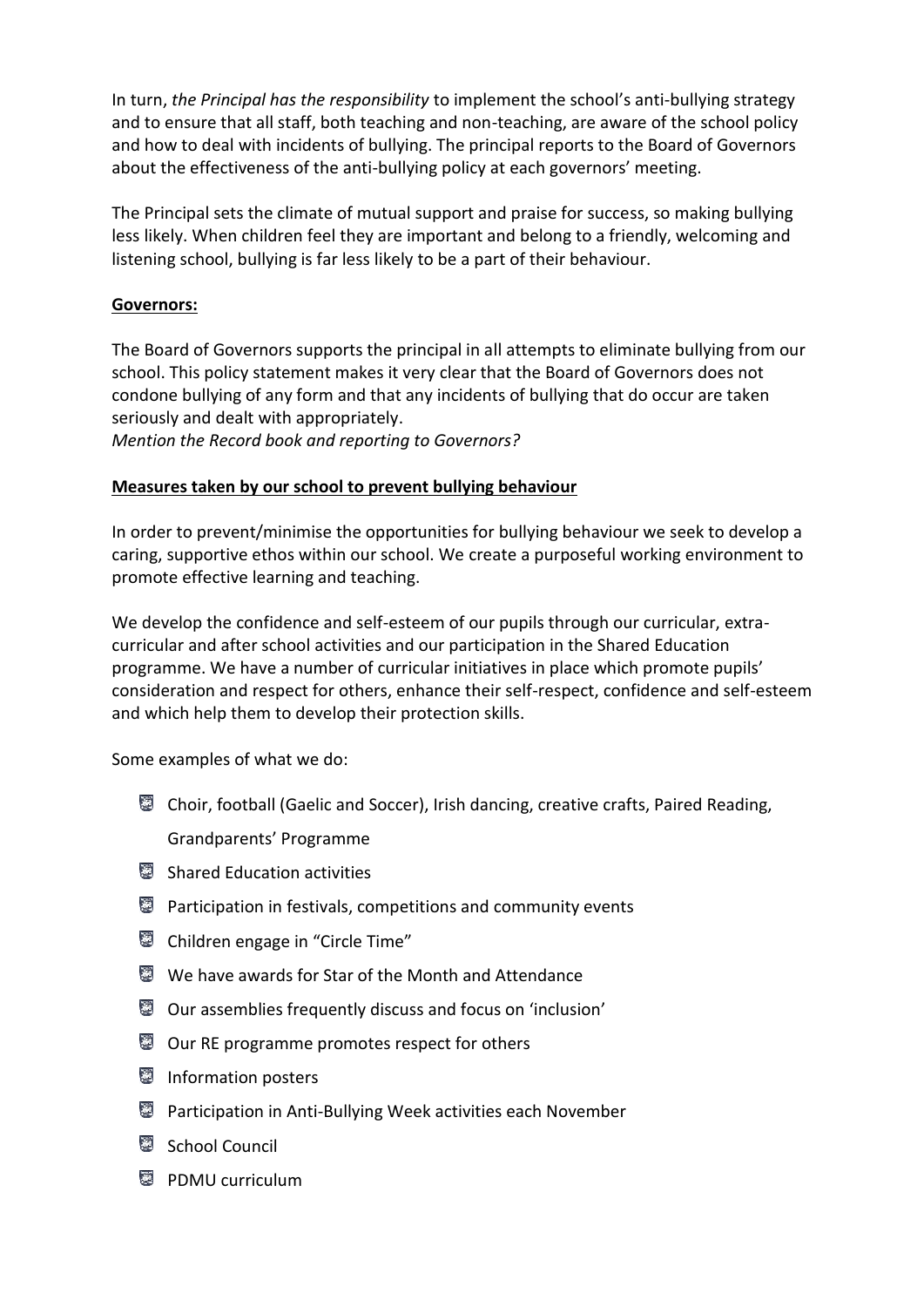- RSE programme
- External speakers eg NSPCC, REIM
- School rules / Class rules / Playground rules
- **Moving Up Moving On programme (Transition)**
- End of Year Retreat for P7 pupils

Other strategies include:

- Stars/stickers/stamps
- **Praise**
- **Positive comments**
- **Acknowledgement of good behaviour**
- **Telling other adults**
- Sent to Principal
- **Acknowledgement in Newslink and on website/School App**
- **Photographs**

An important element in dealing with bullying is persuading pupils that it is alright to tell and help them overcome their reluctance to tell for fear of retribution.

It is the responsibility of all staff in school to listen to the children and to respond to what they say.

At the beginning of each term teachers will remind the children what is meant by bullying and what the school will do if bullying occurs.

#### **Dealing with incidents of bullying behaviour**

It is our intention that both pupils and parents are aware of how they can draw their concerns about bullying to the attention of the staff in confidence. We also make it clear that any such concerns will be investigated and, if substantiated, taken seriously and acted upon. A senior member of staff or teacher will report back to parents, depending on the incident, on the steps taken by the school in response to an expressed concern about bullying.

- $\blacksquare$  Meet with pupils talk to the child who has been bullied and the children who displayed bullying behaviour – by teacher / initially separately and if appropriate, together – two adults will be present
- $\blacksquare$  Every incident will be responded to and recorded (a written record completed)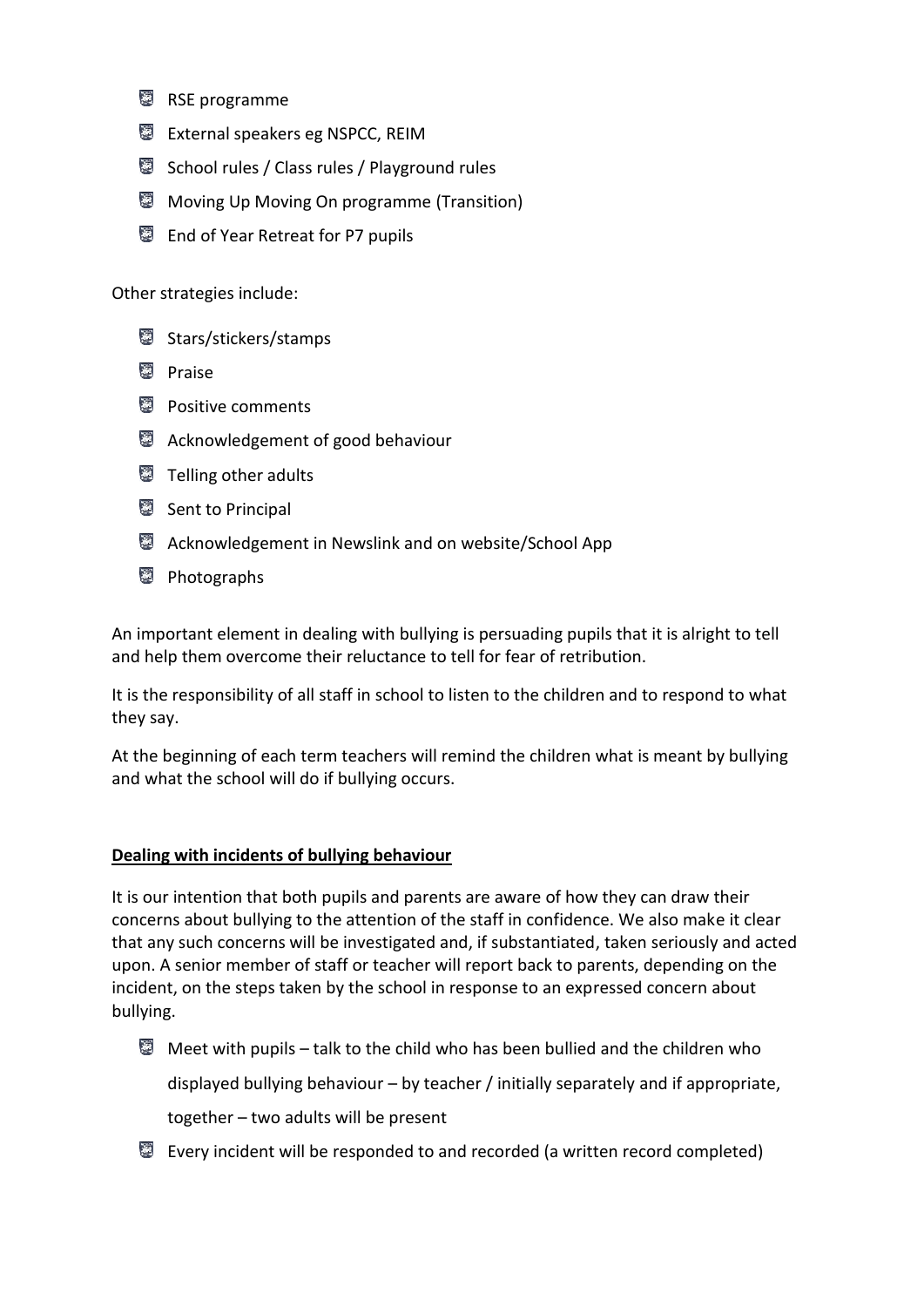- $\blacksquare$  The situation will be discussed calmly and pupils will be encouraged to find a solution to the problem which is acceptable to both parties
- Support will be provided for the child who has been bullied and the child who displayed bullying behaviour

The response to and the sanctions imposed will depend on the seriousness of the case but behaviour will be monitored until staff are satisfied that the bullying has stopped.

In the case of a more serious incident it may be necessary to involve other members of staff so that they can be vigilant on e.g. playground/dining room duty.

Both sets of parents will be informed of the school's action. Regular contact with parents will be encouraged.

A record is kept of all bullying incidents and the Board of Governors kept informed.

Teachers (all staff) are responsible at all times for the behaviour within sight or sound of them.

#### **Guidelines for Children**

- $\blacksquare$  Report the matter immediately to a teacher, parent or supervisor.
- Explain the facts carefully and truthfully.
- $\blacksquare$  Tell the "bully" you are going to tell.
- **Walk away if you can. Do not argue.**
- Keep with others- do not become isolated.
- Keep away from "danger" areas.
- $\Box$  Ask your parents to contact the school re this matter.
- $\overline{\mathbb{S}}$  If you see bullying report this immediately to a teacher.

#### **Guidelines for Parents**

- Take an active interest in your child's social life.
- $\blacksquare$  If you think your child is being bullied, contact the school immediately to discuss a plan of action to help your child.
- Make a written note of what has been said (Who, What, Where, When, How often?). Reassure your child he/she is doing the correct thing.
- In consultation with the school devise strategies to help your child.
- **Discourage aggressive behaviour.**
- $\blacksquare$  Keep in regular contact with the school.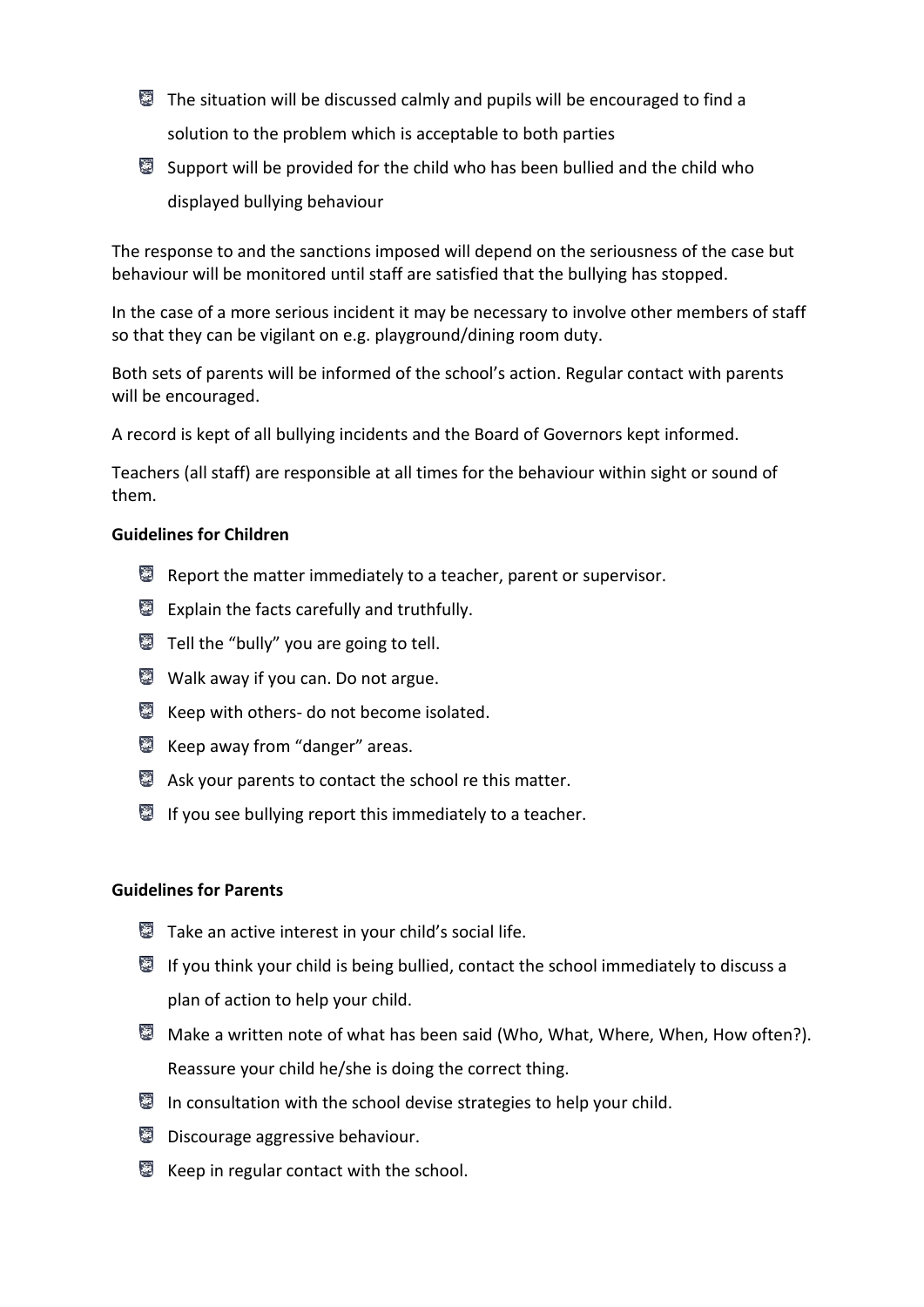If you think your child may be bullying contact the school to discuss a plan of action to help your child.

#### **Sanctions:**

- **Immediate verbal checking of behaviour**
- **An apology**
- $\blacksquare$  Reassuring the child who has been bullied (school will endeavour to ensure there will be no repetition)
- $\blacksquare$  Rules of school sent home with the pupil to the parents to be signed
- **E** Loss of free time e.g. breaktime/lunchtime (subject to the proviso that the child is given sufficient time for eating his/her meal and for toileting)
- **Monitoring of pupil**
- Referral to a senior teacher/Principal
- $\blacksquare$  Parents will be contacted for a meeting
- Code of Conduct Contract may be agreed
- $\blacksquare$  Withdrawal of privileges e.g. attendance at after school activities
- $\blacksquare$  Parents will be asked to collect their child from the school door over an agreed period of time
- $\blacksquare$  Suspension and expulsion may be implemented following CCMS guidelines

At all times sanctions will be applied with sensitivity, flexibility and discretion and will be related to the misdemeanour.

In drawing up our policy we have taken account of relevant circulars and guidance produced by DENI and other appropriate documentation.

Other resources include:

- Save the Children's Teacher's Resource Book
- **Circle Time Resources**
- **Positive Behaviour Posters**

Contact will be made with the appropriate agencies for assistance, when necessary:

- **E** CCMS
- Educational Welfare Officer
- **EA** EA
- Behaviour Support Team